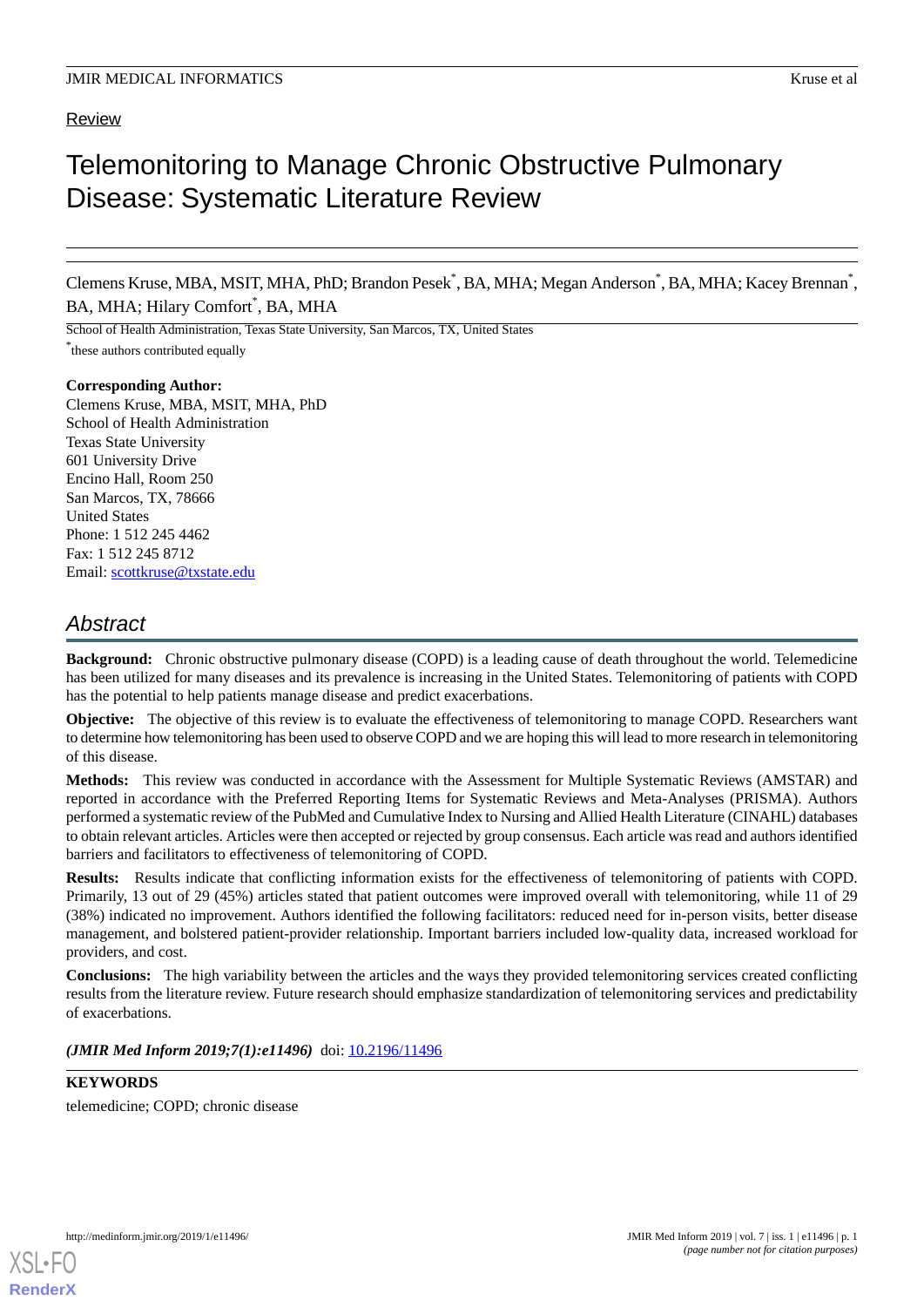## *Introduction*

### **Rationale**

The most recent estimate of the world prevalence for chronic obstructive pulmonary disease (COPD) is 64 million, with 3 million deaths from the disease in 2015 alone [\[1\]](#page-6-0). The World Health Organization (WHO) estimates that COPD will be the third-leading cause of death in the world by 2030 and that 90% of its victims live in middle-to-low-income countries [\[1](#page-6-0)]. It is primarily caused by cigarette smoke—primary or secondary—and exacerbated by long-term asthma [\[1](#page-6-0)]. The United States addressed the increase in prevalence by penalizing reimbursement for public health beneficiaries if a hospital readmitted the patient for the condition within 30 days [\[2](#page-6-1)].

The United States also passed the Health Information Technology for Economic and Clinical Health (HITECH) Act in 2009, which incentivized the adoption of health information technology up until 2015 and penalized the lack of adoption thereafter [[3\]](#page-6-2). The HITECH Act served as a catalyst for the diffusion of telemedicine in the United States, which is important because the United States lagged behind other western nations in the use and acceptance of telemedicine. There are many facets to telemedicine, but we will start with a general definition.

#### The WHO defines telemedicine as follows [\[4](#page-6-3)]:

*The delivery of health care services, where distance is a critical factor, by all health care professionals using information and communication technologies for the exchange of valid information for diagnosis, treatment and prevention of disease and injuries, research and evaluation, and for the continuing education of health care providers, all in the interests of advancing the health of individuals and their communities.*

We choose this definition for our review and, also following the WHO's example, we do not distinguish between telemedicine and telehealth.

US national attention on telemedicine services for rural and other low-access populations has steadily increased in the past decade. As the United States continues to determine how best to fund these services and how to legislate accreditation across state borders and specialties, much research is being conducted on the efficacy of various telemedicine services [[5\]](#page-6-4). While the bulk of US research attends to clinical interventions provided for mental health and chronic diseases, chronic diseases also require regular monitoring of health parameters.

Telemedicine, in its modern form, developed through rapid advancement in communication technology and innovation on the part of health care professionals [\[6](#page-6-5)]. Naturally, physicians treating chronic diseases, such as COPD, required methods to track patient health factors and telemonitoring was the solution. Telemonitoring is defined as the distance monitoring of components of a patient's health as part of a larger chronic care model [\[7](#page-6-6)]. These methods, when applied to patients with COPD, can utilize caregiver review of data to assess disease state and

health status [[8\]](#page-6-7). Telemonitoring of COPD even has the potential to predict exacerbations before onset [\[9\]](#page-6-8).

#### **Objective**

The objective of this review is to evaluate the effectiveness of telemonitoring to manage the chronic disease of COPD. We want to look at how telemonitoring has been used to observe COPD and we are hoping this will lead to more research in telemonitoring of this disease. We used techniques from the Assessment for Multiple Systematic Reviews (AMSTAR) and reported our findings in accordance with the Preferred Reporting Items for Systematic Reviews and Meta-Analyses (PRISMA) [[10,](#page-6-9)[11\]](#page-6-10).

## *Methods*

#### **Stakeholder Involvement in the Review**

Neither patients, service users, caregivers, nor lay people were used in the design or execution of this review. The development of outcome measures was not informed by patients' priorities, experience, or preferences. Neither patients, caregivers, nor lay people were involved in the recruitment to and conduct of this review. Since there were no study participants as part of this review, dissemination of results to participants was unnecessary. The development of the research question and outcome measure was not informed by patients' priorities, experience, or preferences. Because there were no study participants, ethics approval and consent to participate were not necessary.

### **Protocol, Registration, and Information Sources**

This systematic literature review followed standard retrieval methods to obtain peer-reviewed articles: multiple-reviewer technique set by the AMSTAR standard to evaluate them and the PRISMA standard to report the analysis conducted on the articles in the review [[12,](#page-6-11)[13\]](#page-6-12). Authors queried the following databases: PubMed and the Cumulative Index to Nursing and Allied Health Literature (CINAHL), which is managed by EBSCO. Authors used the search terms *telemonitoring* and *COPD* and all associated Medical Subject Headings (MeSH) terms: *Chronic Obstructive Pulmonary Disease, COAD, Chronic Obstructive Airway Disease, Chronic Obstructive Lung Disease, Airflow Obstruction, Chronic or Airflow Obstructions, Chronic or Chronic Airflow Obstruction,* and *Chronic Airflow Obstruction*. This review was not registered.

#### **Study Selection and Data Collection Process**

Databases were searched for articles published during the time frame of February 1, 2011, through February 1, 2017. Originally, we planned to limit our search to a 5-year span for analysis because of the rapid advancement of technology, but this did not yield a suitable number of articles to analyze. As a result, we expanded our search to a 6-year span. Boolean operators were used during searches to obtain the desired search parameters.

The initial search in PubMed, *telemonitoring* AND *COPD*, returned 88 articles. Restricting the articles further by date eliminated 12 articles; limiting by academic journals and English-only articles eliminated 21 more articles. The initial search in CINAHL generated a total of 38 articles. Restricting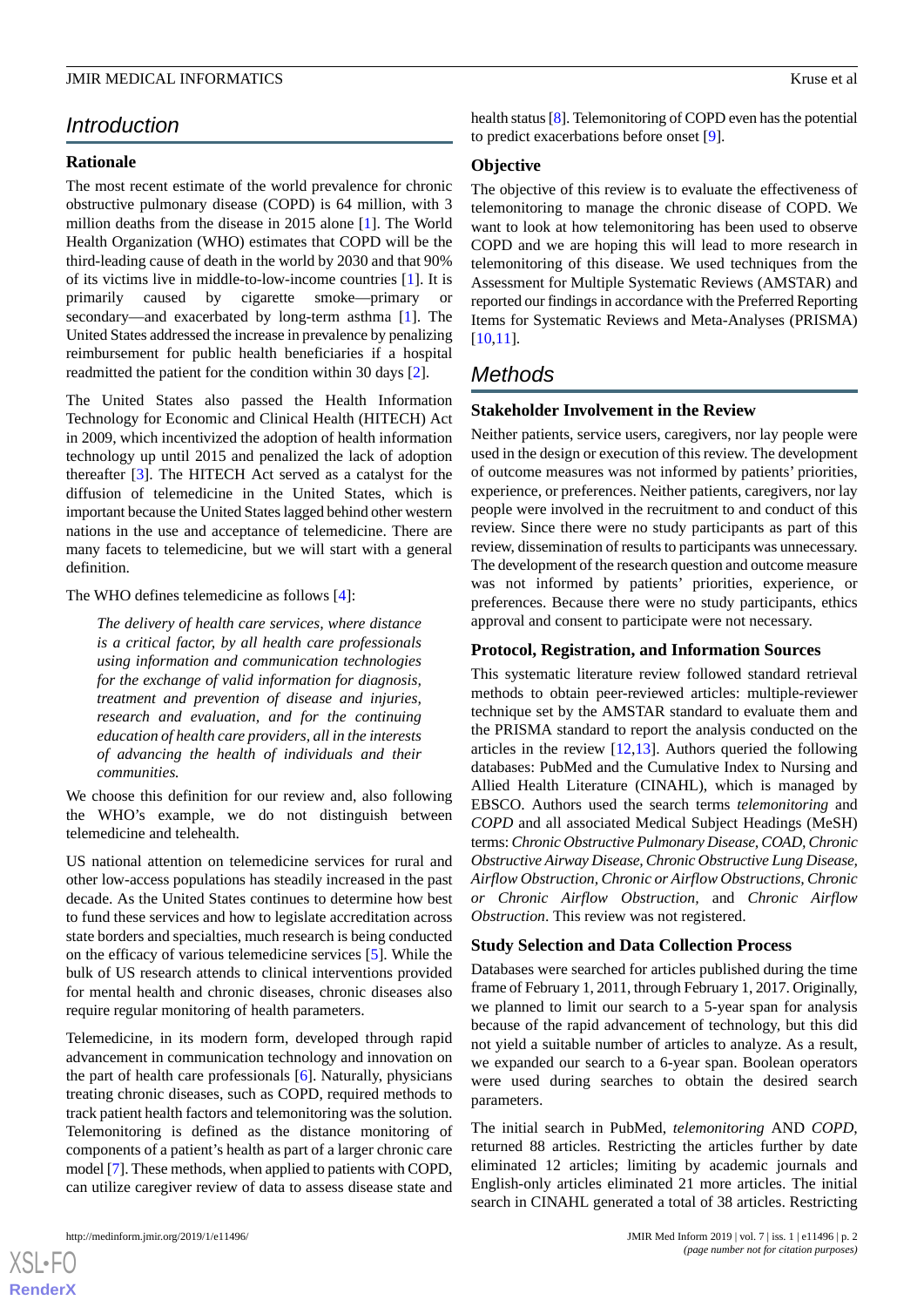the publication date range minimized this number to a total of 35 articles and removing any articles that were not from academic journals and not written in English resulted in 16 remaining articles.

#### **Data Items and Eligibility Criteria**

Authors created a literature matrix detailing the title, author, year, journal, and other pertinent information of the 61 articles in preparation for final screening. To eliminate the possibility for bias, two authors read each abstract and came to a consensus regarding whether the article was germane to the topic. Reviewers agreed that for an article to be accepted for analysis, it had to be published in the last 6 years in a peer-reviewed journal and it had to provide substantive data on the use of telemonitoring to manage COPD. Once all abstracts had been screened for suitability, the authors used a consensus meeting to make final determination on whether to eliminate articles that were not germane to the specific topic and remove any duplicate articles. Through this process, the authors noticed a common reference that had not been caught in their query of the databases. The final number of articles gathered from PubMed and CINAHL totaled 21 and 8, respectively, bringing the final combined total to 29 articles for analysis in the literature review. A kappa statistic was calculated to determine interrater reliability (.91), which is indicative of strong agreement [[14](#page-6-13)[,15](#page-6-14)].

<span id="page-2-0"></span>Figure 1. Literature search and selection process.

Authors read each article closely and made independent notes of common themes related to each review's objective. These were shared at a second consensus meeting; through a brief discussion of content and findings, detailed notes were highlighted about barriers and facilitators to the adoption of telemonitoring for the management of COPD. Frequency of occurrence of each of the barriers and facilitators were captured in affinity matrices for further analysis. Data and calculations are available upon request.

## *Results*

## **Study Selection and Study Characteristics**

From the original 136 articles resulting from the initial search, 97 were screened out due to date of publication, nature of publication, and whether the topic was germane to our research (ie, possibly indexed improperly). The list of germane studies was narrowed down to 29. The literature search process is listed in [Figure 1.](#page-2-0)

## **Results of Individual Studies**

The results were mixed regarding the efficacy of telemonitoring to reduce complications associated with COPD. Any clear positive relationship with the use of telemonitoring to manage COPD was obscured. A list of all 29 studies [[8](#page-6-7)[,9](#page-6-8),[16](#page-6-15)[-42](#page-8-0)] and a summary of each topic is listed in [Table 1.](#page-3-0)

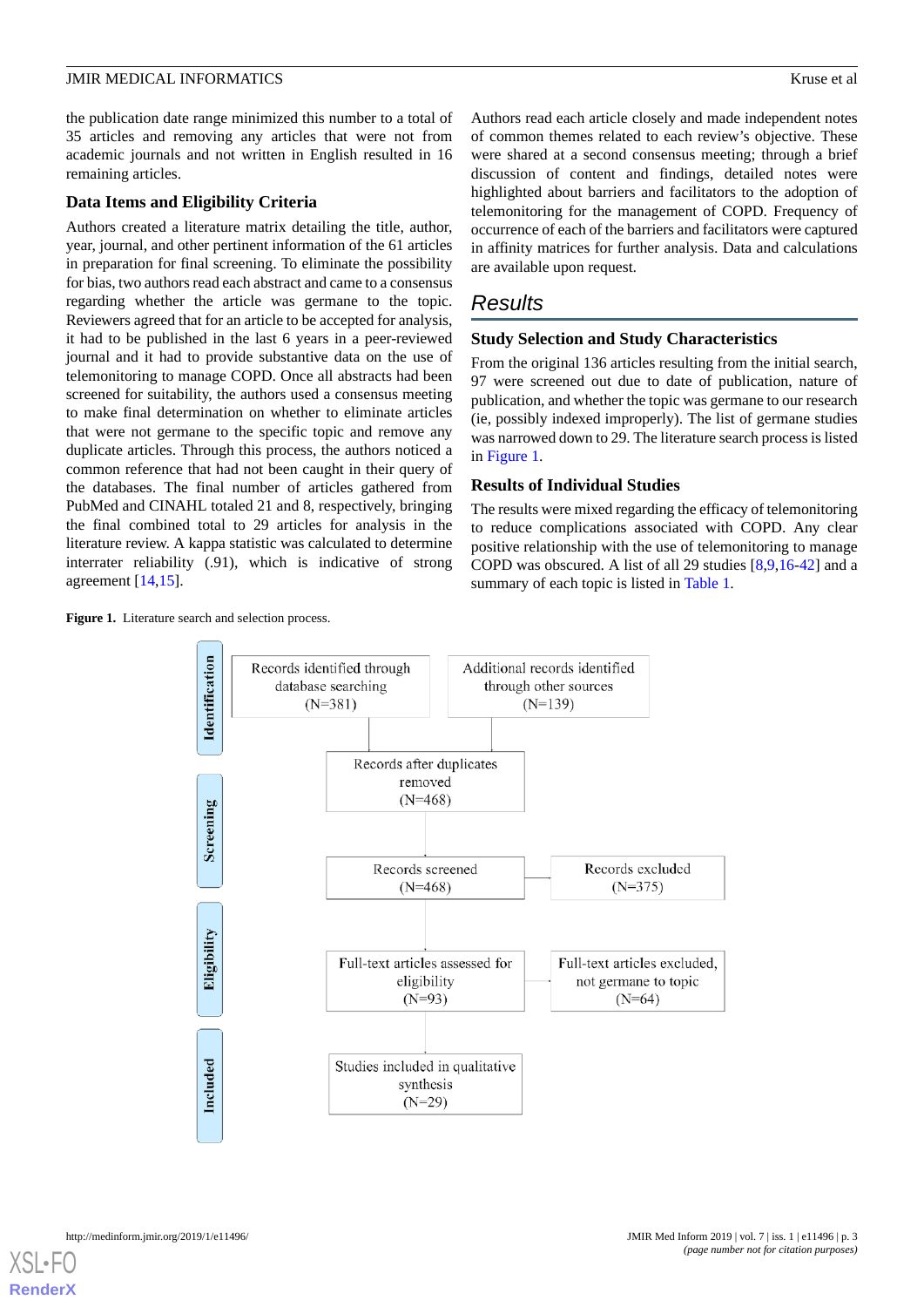<span id="page-3-0"></span>

| Authors and reference           | Summary of topic                                                                                                                                                                                               |
|---------------------------------|----------------------------------------------------------------------------------------------------------------------------------------------------------------------------------------------------------------|
| Jensen MH et al $[8]$           | Clinical impact of home telemonitoring on patients with COPD <sup>a</sup>                                                                                                                                      |
| Sanchez-Morillo D et al [9]     | Pilot study detecting COPD exacerbations early using daily telemonitoring of symptoms and k-means clus-<br>tering                                                                                              |
| Alrajab S et al $[16]$          | A home telemonitoring program reduced exacerbation and health care utilization rates in COPD patients<br>with frequent worsening of symptoms                                                                   |
| Antoniades NC et al [17]        | Pilot study of remote telemonitoring in COPD                                                                                                                                                                   |
| Burton C et al [18]             | Changes in telemonitored physiological variables and symptoms prior to exacerbations of chronic obstructive<br>pulmonary disease                                                                               |
| Celler BG and Sparks RS [19]    | Home telemonitoring of vital signs—technical challenges and future directions                                                                                                                                  |
| Chatwin M et al $[20]$          | Randomized crossover trial of telemonitoring in chronic respiratory patients (TeleCRAFT trial)                                                                                                                 |
| Davis C et al $[21]$            | Feasibility and acute care utilization outcomes of a post-acute transitional telemonitoring program for under-<br>served chronic disease patients                                                              |
| Elwyn G et al $[22]$            | Detecting deterioration in patients with chronic disease using telemonitoring: navigating the "trough of dis-<br>illusionment"                                                                                 |
| Fairbrother P et al [23]        | Exploring telemonitoring and self-management by patients with chronic obstructive pulmonary disease: a<br>qualitative study embedded in a randomized controlled trial                                          |
| Fairbrother P et al [34]        | Continuity, but at what cost? The impact of telemonitoring COPD on continuities of care: a qualitative study                                                                                                   |
| Fernandez-Granero MA et al [25] | Automatic prediction of chronic obstructive pulmonary disease exacerbations through home telemonitoring<br>of symptoms                                                                                         |
| Fernandez-Granero MA et al [26] | Computerized analysis of telemonitored respiratory sounds for predicting acute exacerbations of COPD                                                                                                           |
| Goldstein RS and O'Hoski S [27] | Telemedicine in COPD: time to pause                                                                                                                                                                            |
| Ho TW et al $[28]$              | Effectiveness of telemonitoring in patients with chronic obstructive pulmonary disease in Taiwan: a randomized<br>controlled trial                                                                             |
| Jordan R et al $[29]$           | Telemonitoring for patients with COPD                                                                                                                                                                          |
| Kim J et al $[30]$              | Acceptability of the consumer-centric uHealth services for patients with chronic obstructive pulmonary disease                                                                                                 |
| Kim J et al $[31]$              | Effects of consumer-centered uHealth service for the knowledge, skill, and attitude of the patients with<br>chronic obstructive pulmonary disease                                                              |
| Martin-Lesende I et al [32]     | Impact of telemonitoring home care patients with heart failure or chronic lung disease from primary care on<br>health care resource use (ie, the TELBIL study randomized controlled trial)                     |
| McDowell JE et al [33]          | A randomized clinical trial of the effectiveness of home-based health care with telemonitoring in patients<br>with COPD                                                                                        |
| McKinstry B [34]                | The use of remote monitoring technologies in managing chronic obstructive pulmonary disease                                                                                                                    |
| Pedone C et al [35]             | Efficacy of multiparametric telemonitoring on respiratory outcomes in elderly people with COPD: a randomized<br>controlled trial                                                                               |
| Pedone C and Lelli D [36]       | Systematic review of telemonitoring in COPD: an update                                                                                                                                                         |
| Pinnock H et al [37]            | Effectiveness of telemonitoring integrated into existing clinical services on hospital admission for exacerbation<br>of chronic obstructive pulmonary disease: researcher-blind, multicenter, controlled trial |
| Reddel HK et al [38]            | Self-management support and other alternatives to reduce the burden of asthma and chronic obstructive<br>pulmonary disease                                                                                     |
| Stoddart A et al [39]           | Telemonitoring for chronic obstructive pulmonary disease: a cost and cost-utility analysis of a randomized<br>controlled trial                                                                                 |
| Venter A et al $[40]$           | Results of a telehealth-enabled chronic care management service to support people with long-term conditions<br>at home                                                                                         |
| Vianello A et al [41]           | Home telemonitoring for patients with acute exacerbation of chronic obstructive pulmonary disease: a ran-<br>domized controlled trial                                                                          |
| Zanaboni P et al [42]           | Long-term telerehabilitation of COPD patients in their homes: interim results from a pilot study in Northern<br>Norway                                                                                         |

<sup>a</sup>COPD: chronic obstructive pulmonary disease.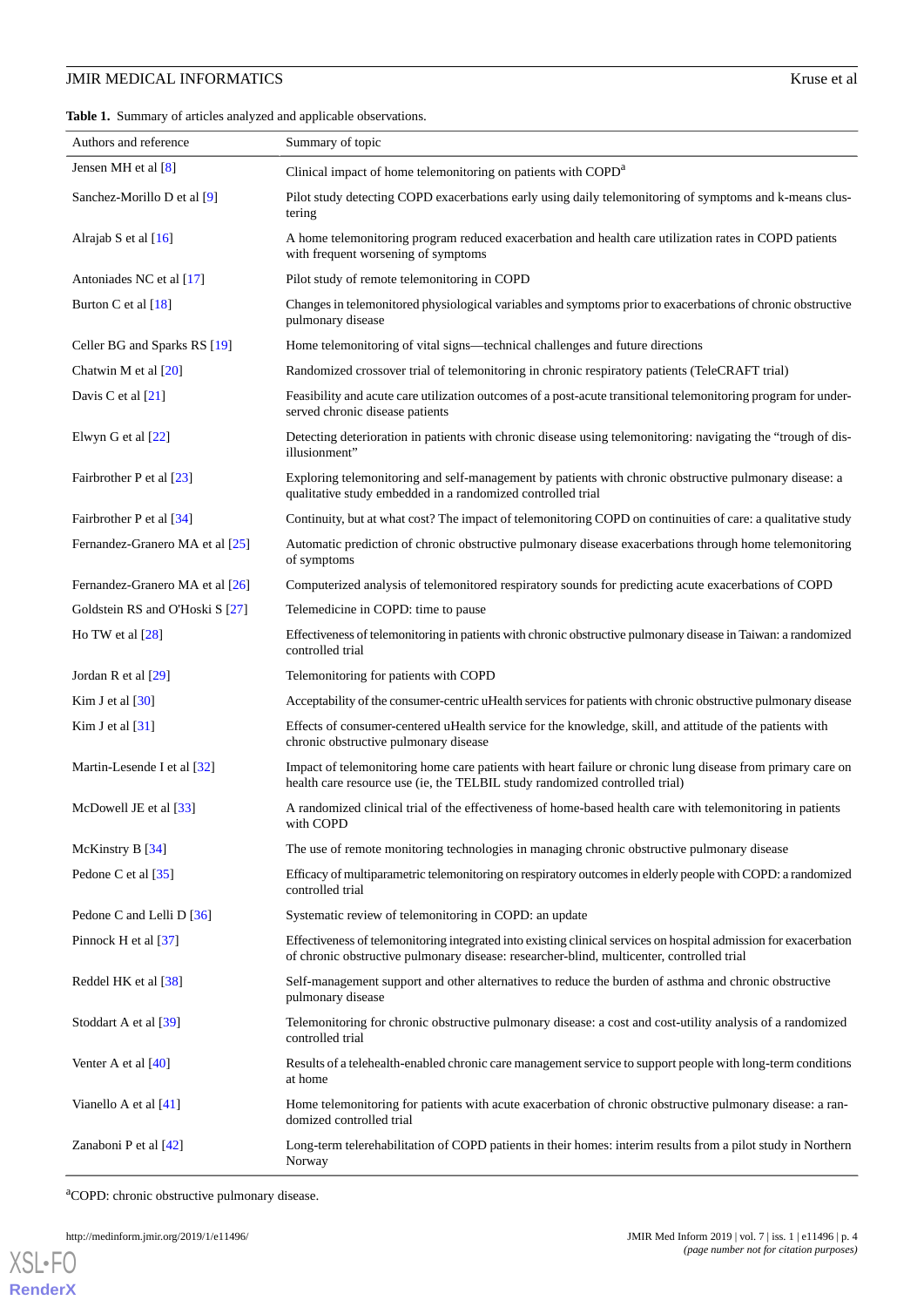#### JMIR MEDICAL INFORMATICS SECOND CONSUMING THE SECOND SECOND SECOND SECOND SECOND SECOND SECOND SECOND SECOND SECOND SECOND SECOND SECOND SECOND SECOND SECOND SECOND SECOND SECOND SECOND SECOND SECOND SECOND SECOND SECOND S

<span id="page-4-0"></span>

|  |  | Table 2. Facilitators to the adoption of telemedicine to manage chronic obstructive pulmonary disease (COPD). |  |  |
|--|--|---------------------------------------------------------------------------------------------------------------|--|--|
|--|--|---------------------------------------------------------------------------------------------------------------|--|--|

| Facilitators                              | Articles                        | Occurrence $(N=56)$ , n $(\%)$ |
|-------------------------------------------|---------------------------------|--------------------------------|
| Improved patient outcomes or satisfaction | $[8,9,16,17,24,29-31,36,38,40]$ | 13(23)                         |
| Reduced need for in-person visits         | [8,9,16,17,22,30,32,35,36]      | 9(16)                          |
| Better disease management                 | [8, 17, 22, 28, 30, 31, 34, 40] | 8(14)                          |
| Bolstered patient-provider relationship   | [20, 21, 23, 24, 30]            | 5(9)                           |
| High-quality data                         | [16, 19, 25, 28]                | 4(7)                           |
| Patient empowerment                       | [8,17,21,23]                    | 4(7)                           |
| Ease of use                               | [17, 25, 32]                    | 3(5)                           |
| Predictability of exacerbations           | [9, 19, 25]                     | 3(5)                           |
| Provision of additional services          | [30, 32, 41]                    | 3(5)                           |
| Patient engagement                        | [16, 17]                        | 2(4)                           |
| Access to patient data                    | [16]                            | 1(2)                           |
| Communication                             | $[22]$                          | 1(2)                           |

<span id="page-4-1"></span>

|  |  | Table 3. Barriers to the adoption of telemedicine to manage chronic obstructive pulmonary disease (COPD). |  |  |
|--|--|-----------------------------------------------------------------------------------------------------------|--|--|
|--|--|-----------------------------------------------------------------------------------------------------------|--|--|

| <b>Barriers</b>                                 | Articles                     | Occurrence $(N=57)$ , n $(\%)$ |
|-------------------------------------------------|------------------------------|--------------------------------|
| Reduced patient outcomes or no improvement      | $[16-18, 20, 28, 31, 38-42]$ | 11(19)                         |
| Low-quality or limited data                     | $[8, 16 - 18, 22 - 25, 28]$  | 9(16)                          |
| Increased workload for providers                | [20, 19, 24, 30, 32, 35, 37] | 7(12)                          |
| Cost                                            | $[29-31, 34, 39]$            | 5(9)                           |
| Heterogeneity of care                           | [6,8,21,34,42]               | 5(9)                           |
| Lack of service standardization                 | [18, 21, 22, 24, 28]         | 5(9)                           |
| Exacerbations are highly variable               | [9,16,18,34]                 | 4(7)                           |
| Uncomfortable with technology                   | [22, 31, 33]                 | 3(5)                           |
| Less patient autonomy                           | [9,20,21]                    | 3(5)                           |
| Time-consuming                                  | [22, 24]                     | 2(4)                           |
| Staff shortages or overworked staff             | $\lceil 8 \rceil$            | 1(2)                           |
| User perception or perceived lack of usefulness | $\lceil 23 \rceil$           | 1(2)                           |
| User or patient resistance                      | $\left[24\right]$            | 1(2)                           |

Our second consensus meeting helped us identify the 12 facilitators and 13 barriers to the acceptance and feasibility of telemonitoring to manage COPD, which are summarized in [Tables 2](#page-4-0) and [3](#page-4-1), respectively.

Facilitators and barriers are sorted by frequency of occurrence. We do not suggest that frequency equates to importance; we highlight only the probability that each theme occurred in the literature.

#### **Synthesis of Results and Risk of Bias Across Studies**

Throughout this review, the value of telemonitoring to manage COPD symptoms has been intensively evaluated. Authors identified key facilitators and barriers related to the effectiveness of telemonitoring. The prevalence of factors can be reviewed in [Tables 2](#page-4-0) and [3](#page-4-1). Conflicting data were found detailing the efficacy of telemonitoring services for managing COPD. Some articles cited improvements in patient outcomes, satisfaction, anxiety and depression, and hospitalization rates in the facilitator

[XSL](http://www.w3.org/Style/XSL)•FO **[RenderX](http://www.renderx.com/)**

*improved patient outcomes or satisfaction* [[8](#page-6-7)[,9,](#page-6-8)[16](#page-6-15)[,17](#page-6-16),[24,](#page-7-19)[29-](#page-7-7)[31](#page-7-9)[,33](#page-7-11),[34](#page-7-2)[,36](#page-7-13),[38](#page-7-15)[,40](#page-7-17)], while others stated that no significant improvement occurred under the barrier *reduced patient outcomes or no improvement* [[16-](#page-6-15)[18](#page-6-17)[,20](#page-6-19),[28](#page-7-6)[,31](#page-7-9),[38](#page-7-15)[-42](#page-8-0)].

Articles discuss various causes for improvement of the COPD disease state or perceptions of the disease state. A total of 31% (9/29) of articles stated that telemonitoring reduced the number of in-patient visits required for patients engaged in telemonitoring care, including primary care visits and emergency department visits [\[8](#page-6-7),[9,](#page-6-8)[16](#page-6-15),[17,](#page-6-16)[22](#page-7-0),[30,](#page-7-8)[32](#page-7-10),[35,](#page-7-12)[36](#page-7-13)]. Pinnock [[37\]](#page-7-14) and Venter [[40\]](#page-7-17) found that enhanced access to care was especially useful in rural areas where access to care may be greatly restricted. As a dominant facilitator for telemonitoring of COPD, the review suggests that telemonitoring interventions have the potential to achieve the main goal of telemedicine services.

A common reason for patient improvements included that providing telemonitoring services to traditional COPD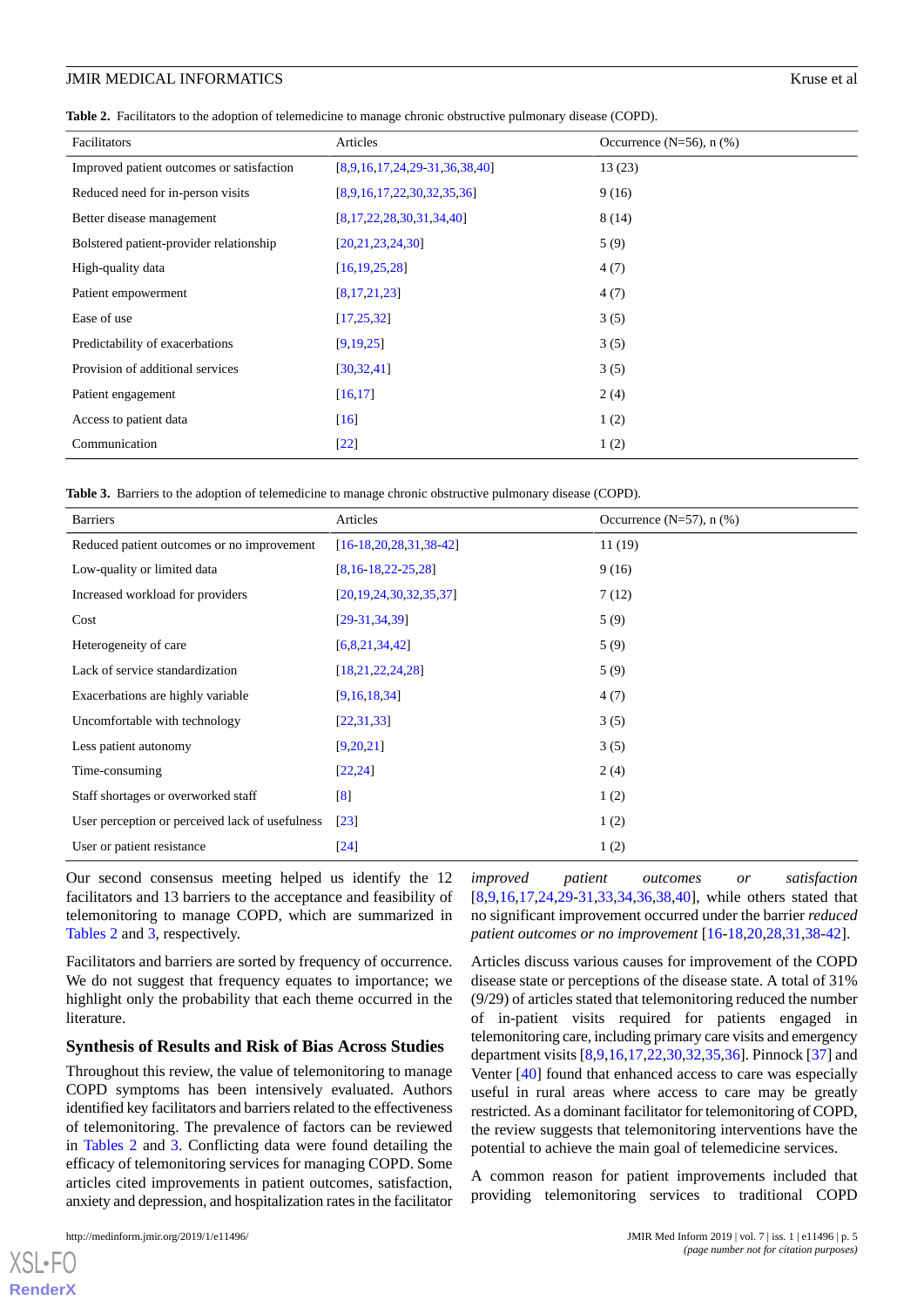management added underlying services lines to patient resources [[32](#page-7-10)[,34](#page-7-2),[41\]](#page-7-18). As more service options were added, including videoconferencing and phone support, articles noted reductions in admissions related to exacerbations. McKinstry [[34\]](#page-7-2) found that more successful programs were associated with service lines that were unavailable to regular COPD management programs. Constant access to a respiratory nurse should logically increase patient education and outcomes. Regardless of the number of added service lines provided through telemonitoring of COPD, patients were regularly satisfied with the telemonitoring services provided. Other facilitators, such as higher-quality patient data and ease of use, provide better self-management for patients and more information to caregivers.

Conversely, numerous articles in this review also mentioned the inability for COPD telemonitoring to provide added value for patients [[16-](#page-6-15)[18](#page-6-17)[,20](#page-6-19),[28](#page-7-6)[,31](#page-7-9),[38](#page-7-15)[-42](#page-8-0)]. Some of these articles referenced that sample selection did not allow for clear improvements; authors, in some instances, selected patients with excellent self-management practices [[36\]](#page-7-13). Authors also reported that as telemonitoring services expanded, clinician and nurse workloads increased [\[20](#page-6-19),[23,](#page-7-1)[24,](#page-7-19)[32](#page-7-10)[,34](#page-7-2),[37,](#page-7-14)[39\]](#page-7-16). As staffing is one of the most expensive parts of providing health care, increasing the amount of work required to care for patients can potentially increase costs.

Cost also factored into some of the studies examined [[33](#page-7-11)[-35](#page-7-12),[38,](#page-7-15)[39](#page-7-16)]. Results ranged from incremental cost-effectiveness ratios of £203,900 to descriptions of increased cost of care [\[33](#page-7-11)]. With 17% (5/29) of studies referencing no improvement or reduced patient outcomes, the literature suggests that caregivers hesitate before providing telemonitoring care that is not cost-effective. Other barriers to consider are usability of devices, perceived lower autonomy of patients, and time required to obtain symptom data.

A total of 3 articles out of 29 (10%) explained prediction methods to determine the onset of exacerbations [\[9](#page-6-8),[19](#page-6-18)[,25](#page-7-3)]. One article by Sanchez-Morillo et al [\[9](#page-6-8)] predicted 93.9% of exacerbations within 4.5 days of necessary medical interventions; they showed that improved patient outcomes and reduced in-patient visits can be achieved even with high variability of exacerbations. This article illustrates the variety of telemonitoring interventions available and an ideal method of protecting patient health through telehealth services.

## *Discussion*

## **Principal Findings**

A total of 12 facilitators [\[8](#page-6-7),[9,](#page-6-8)[16](#page-6-15),[17,](#page-6-16)[22](#page-7-0),[24-](#page-7-19)[32](#page-7-10)[,38](#page-7-15),[40\]](#page-7-17) and 13 barriers [[8,](#page-6-7)[9](#page-6-8),[16](#page-6-15)[-25](#page-7-3),[28](#page-7-6)[,31](#page-7-9)-[42\]](#page-8-0) were identified in the literature and a total of 113 occurrences were detected. While frequency

does not impute importance, it does identify those issues most salient to those authors during the 6 years within which studies were published. Multiple factors were identified as both facilitators and barriers, but not by the same authors. The results of this review do not conflict with findings of other reviews, but they do imply several issues for consideration in health policy. Cost continues to play a reduced role in the use of telemedicine, which is a positive trend [[33-](#page-7-11)[35](#page-7-12)[,38](#page-7-15),[39\]](#page-7-16). Policy makers should continue current incentives, but realize this may affect fewer organizations as the cost of implementation has already been absorbed. Lack of standardization is a barrier of concern and this issue is being addressed through organizations making and developing standards [[18,](#page-6-17)[21](#page-6-20),[22,](#page-7-0)[24](#page-7-19),[28\]](#page-7-6). The most concerning and most frequently mentioned barrier was reduced patient outcomes or no improvement [\[16](#page-6-15)-[18,](#page-6-17)[20](#page-6-19),[28,](#page-7-6)[31](#page-7-9),[38-](#page-7-15)[42\]](#page-8-0). Technology is already expensive and it is often more complex than traditional care; decision makers seldom choose to pursue an intervention with technology unless there are improved patient outcomes that offset the cost of the technology itself. Policy makers need to carefully endorse those technology-infused interventions that yield positive patient outcomes and recommend that developers work on the rest of the barriers until the threshold for improvement is crossed.

## **Limitations**

Authors noted some minor limitations. The high variability between articles, patient samples, telemonitoring methods, and treatments may explain why 24% (7/29) of the articles found improved patient outcomes and 21% (6/29) found no improvement in outcomes. With such differences between studied effects, external validity of the literature may be compromised. Further, because researchers were responsible for determining which articles were included in the study, readers should be aware of selection bias. However, biases were controlled by utilizing multiple reviewers for each article who discussed inclusion or exclusion of articles, as discussed in the Methods section.

## **Conclusions**

Authors determined that many conflicting barriers and facilitators exist to the adoption of telemonitoring for patients with COPD. Due to the high variability of patients monitored, service lines, types of technology, and severity of disease state, some studies do not relate well to others. Future research should emphasize the importance of standardizing the telemonitoring of COPD techniques and the ability of technology to predict exacerbations. Predictability of exacerbations, even with the large range of pre-exacerbation symptoms, will reduce in-person visits and provide patients with useful warnings about their conditions. Through continued evaluation of COPD efficacy, research may find a cost-effective and useful standard for monitoring COPD through telehealth interventions.

## **Authors' Contributions**

CK provided structure, guidance, and critical analysis; he analyzed 40% of the articles and rewrote portions of the manuscript. BP provided project management of the research; he assigned tasks, analyzed 40% of the articles, and wrote part of the Methods and Results sections. HC analyzed 30% of the articles, wrote the Introduction section, and created the first version of [Figure 1](#page-2-0).

 $XSI - F($ **[RenderX](http://www.renderx.com/)**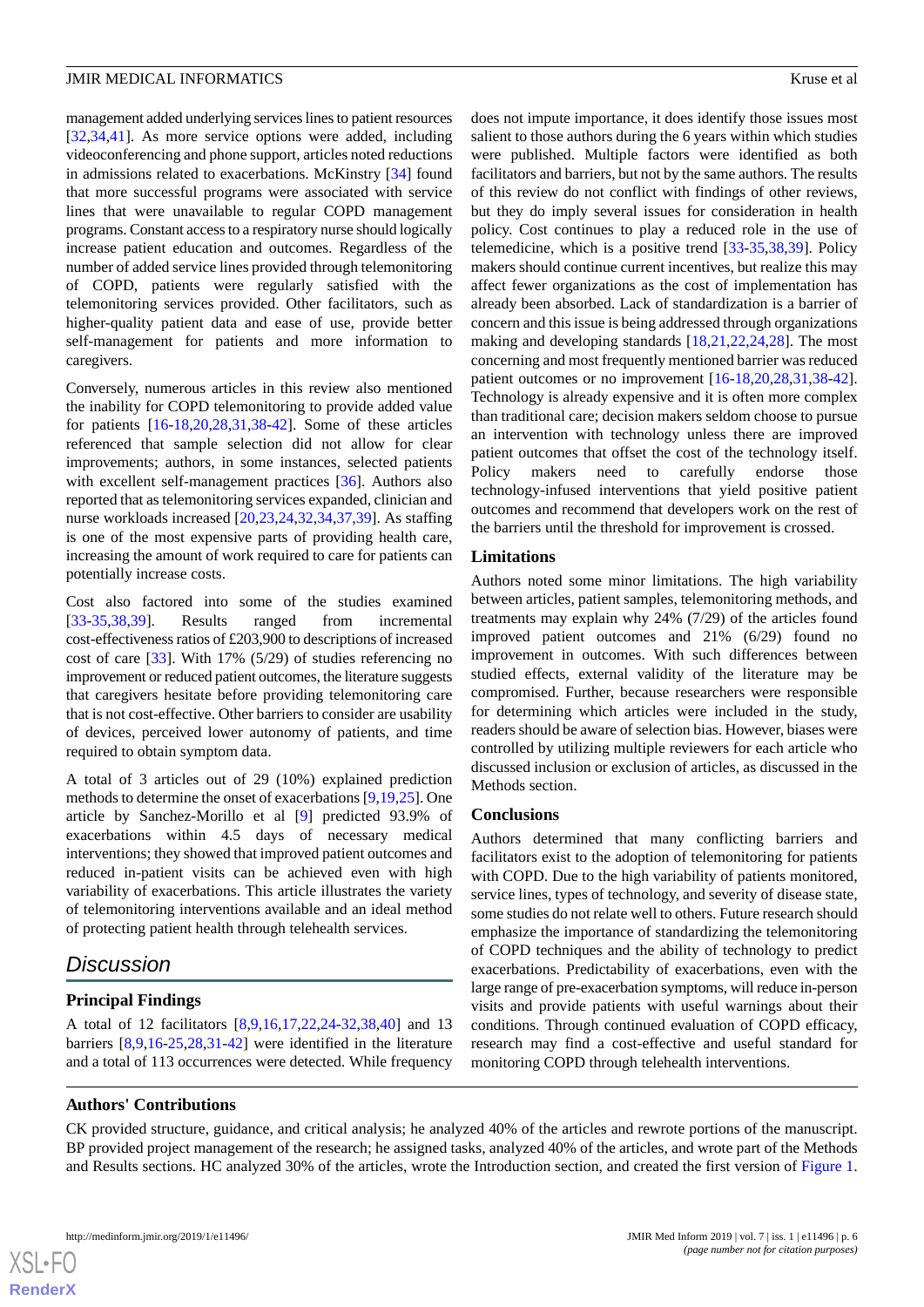KB analyzed 30% of the articles and wrote the Discussion section. MA served as the lead editor; she analyzed 30% of the articles and wrote most of the Results section.

## **Conflicts of Interest**

None declared.

## <span id="page-6-0"></span>**References**

- <span id="page-6-1"></span>1. World Health Organization. 2017 Dec 01. Chronic obstructive pulmonary disease (COPD) URL: [http://www.who.int/](http://www.who.int/mediacentre/factsheets/fs315/en/) [mediacentre/factsheets/fs315/en/](http://www.who.int/mediacentre/factsheets/fs315/en/) [accessed 2017-03-18] [[WebCite Cache ID 6p3V1bRuJ](http://www.webcitation.org/

                                6p3V1bRuJ)]
- <span id="page-6-2"></span>2. Feemster LC, Au DH. Penalizing hospitals for chronic obstructive pulmonary disease readmissions. Am J Respir Crit Care Med 2014 Mar 15;189(6):634-639 [\[FREE Full text\]](http://europepmc.org/abstract/MED/24460431) [doi: [10.1164/rccm.201308-1541PP](http://dx.doi.org/10.1164/rccm.201308-1541PP)] [Medline: [24460431](http://www.ncbi.nlm.nih.gov/entrez/query.fcgi?cmd=Retrieve&db=PubMed&list_uids=24460431&dopt=Abstract)]
- <span id="page-6-3"></span>3. Stark P. Congressional intent for the HITECH Act. Am J Manag Care 2010 Dec;16(12 Suppl HIT):SP24-SP28 [[FREE Full](https://www.ajmc.com/pubMed.php?pii=12768) [text](https://www.ajmc.com/pubMed.php?pii=12768)] [Medline: [21314216](http://www.ncbi.nlm.nih.gov/entrez/query.fcgi?cmd=Retrieve&db=PubMed&list_uids=21314216&dopt=Abstract)]
- <span id="page-6-4"></span>4. Telemedicine: Opportunities and Developments in Member States: Report on the Second Global Survey on eHealth 2009. Geneva, Switzerland: World Health Organization; 2010. URL: [https://www.who.int/goe/publications/goe\\_telemedicine\\_2010.](https://www.who.int/goe/publications/goe_telemedicine_2010.pdf) [pdf](https://www.who.int/goe/publications/goe_telemedicine_2010.pdf) [accessed 2019-01-23] [[WebCite Cache ID 75e7UJB2v\]](http://www.webcitation.org/

                                75e7UJB2v)
- <span id="page-6-6"></span><span id="page-6-5"></span>5. Spradley P. Telemedicine: The law is the limit. Tulane J Technol Intellect Prop 2011;14:307-334 [[FREE Full text](https://heinonline.org/HOL/LandingPage?handle=hein.journals/tuljtip14&div=10&id=&page=)]
- 6. Craig J, Patterson V. Introduction to the practice of telemedicine. J Telemed Telecare 2005;11(1):3-9. [doi: [10.1177/1357633X0501100102](http://dx.doi.org/10.1177/1357633X0501100102)] [Medline: [15829036\]](http://www.ncbi.nlm.nih.gov/entrez/query.fcgi?cmd=Retrieve&db=PubMed&list_uids=15829036&dopt=Abstract)
- <span id="page-6-7"></span>7. Bashshur RL, Shannon GW, Smith BR, Alverson DC, Antoniotti N, Barsan WG, et al. The empirical foundations of telemedicine interventions for chronic disease management. Telemed J E Health 2014 Sep;20(9):769-800 [[FREE Full text](http://europepmc.org/abstract/MED/24968105)] [doi: [10.1089/tmj.2014.9981\]](http://dx.doi.org/10.1089/tmj.2014.9981) [Medline: [24968105](http://www.ncbi.nlm.nih.gov/entrez/query.fcgi?cmd=Retrieve&db=PubMed&list_uids=24968105&dopt=Abstract)]
- <span id="page-6-8"></span>8. Jensen MH, Cichosz SL, Hejlesen OK, Toft E, Nielsen C, Grann O, et al. Clinical impact of home telemonitoring on patients with chronic obstructive pulmonary disease. Telemed J E Health 2012 Nov;18(9):674-678. [doi: [10.1089/tmj.2012.0003\]](http://dx.doi.org/10.1089/tmj.2012.0003) [Medline: [23134067](http://www.ncbi.nlm.nih.gov/entrez/query.fcgi?cmd=Retrieve&db=PubMed&list_uids=23134067&dopt=Abstract)]
- <span id="page-6-9"></span>9. Sanchez-Morillo D, Fernandez-Granero MA, Jiménez AL. Detecting COPD exacerbations early using daily telemonitoring of symptoms and k-means clustering: A pilot study. Med Biol Eng Comput 2015 May;53(5):441-451. [doi: [10.1007/s11517-015-1252-4\]](http://dx.doi.org/10.1007/s11517-015-1252-4) [Medline: [25725628](http://www.ncbi.nlm.nih.gov/entrez/query.fcgi?cmd=Retrieve&db=PubMed&list_uids=25725628&dopt=Abstract)]
- <span id="page-6-10"></span>10. Shea B, Grimshaw J, Wells G, Boers M, Andersson N, Hamel C, et al. Development of AMSTAR: A measurement tool to assess the methodological quality of systematic reviews. BMC Med Res Methodol 2007 Feb 15;7:10 [[FREE Full text\]](https://bmcmedresmethodol.biomedcentral.com/articles/10.1186/1471-2288-7-10) [doi: [10.1186/1471-2288-7-10](http://dx.doi.org/10.1186/1471-2288-7-10)] [Medline: [17302989\]](http://www.ncbi.nlm.nih.gov/entrez/query.fcgi?cmd=Retrieve&db=PubMed&list_uids=17302989&dopt=Abstract)
- <span id="page-6-12"></span><span id="page-6-11"></span>11. Moher D, Shamseer L, Clarke M, Ghersi D, Liberati A, Petticrew M, PRISMA-P Group. Preferred reporting items for systematic review and meta-analysis protocols (PRISMA-P) 2015 statement. Syst Rev 2015 Jan 01;4:1 [[FREE Full text\]](https://systematicreviewsjournal.biomedcentral.com/articles/10.1186/2046-4053-4-1) [doi: [10.1186/2046-4053-4-1](http://dx.doi.org/10.1186/2046-4053-4-1)] [Medline: [25554246\]](http://www.ncbi.nlm.nih.gov/entrez/query.fcgi?cmd=Retrieve&db=PubMed&list_uids=25554246&dopt=Abstract)
- <span id="page-6-13"></span>12. Ammenwerth E, Gräber S, Herrmann G, Bürkle T, König J. Evaluation of health information systems-problems and challenges. Int J Med Inform 2003 Sep;71(2-3):125-135. [Medline: [14519405](http://www.ncbi.nlm.nih.gov/entrez/query.fcgi?cmd=Retrieve&db=PubMed&list_uids=14519405&dopt=Abstract)]
- <span id="page-6-14"></span>13. Kruse C, Bolton K, Freriks G. The effect of patient portals on quality outcomes and its implications to meaningful use: A systematic review. J Med Internet Res 2015 Feb 10;17(2):e44 [\[FREE Full text](http://www.jmir.org/2015/2/e44/)] [doi: [10.2196/jmir.3171](http://dx.doi.org/10.2196/jmir.3171)] [Medline: [25669240\]](http://www.ncbi.nlm.nih.gov/entrez/query.fcgi?cmd=Retrieve&db=PubMed&list_uids=25669240&dopt=Abstract)
- <span id="page-6-15"></span>14. Light RJ. Measures of response agreement for qualitative data: Some generalizations and alternatives. Psychol Bull 1971;76(5):365-377. [doi: [10.1037/h0031643\]](http://dx.doi.org/10.1037/h0031643)
- <span id="page-6-16"></span>15. McHugh M. Interrater reliability: The kappa statistic. Biochem Med (Zagreb) 2012;22(3):276-282 [\[FREE Full text](http://www.biochemia-medica.com/2012/22/276)] [Medline: [23092060](http://www.ncbi.nlm.nih.gov/entrez/query.fcgi?cmd=Retrieve&db=PubMed&list_uids=23092060&dopt=Abstract)]
- <span id="page-6-17"></span>16. Alrajab S, Smith T, Owens M, Areno J, Caldito G. A home telemonitoring program reduced exacerbation and healthcare utilization rates in COPD patients with frequent exacerbations. Telemed J E Health 2012 Dec;18(10):772-776. [doi: [10.1089/tmj.2012.0005](http://dx.doi.org/10.1089/tmj.2012.0005)] [Medline: [23082792\]](http://www.ncbi.nlm.nih.gov/entrez/query.fcgi?cmd=Retrieve&db=PubMed&list_uids=23082792&dopt=Abstract)
- <span id="page-6-18"></span>17. Antoniades NC, Rochford PD, Pretto JJ, Pierce RJ, Gogler J, Steinkrug J, et al. Pilot study of remote telemonitoring in COPD. Telemed J E Health 2012 Oct;18(8):634-640. [doi: [10.1089/tmj.2011.0231\]](http://dx.doi.org/10.1089/tmj.2011.0231) [Medline: [22957501](http://www.ncbi.nlm.nih.gov/entrez/query.fcgi?cmd=Retrieve&db=PubMed&list_uids=22957501&dopt=Abstract)]
- <span id="page-6-19"></span>18. Burton C, Pinnock H, McKinstry B. Changes in telemonitored physiological variables and symptoms prior to exacerbations of chronic obstructive pulmonary disease. J Telemed Telecare 2015 Jan;21(1):29-36. [doi: [10.1177/1357633X14562733\]](http://dx.doi.org/10.1177/1357633X14562733) [Medline: [25475218](http://www.ncbi.nlm.nih.gov/entrez/query.fcgi?cmd=Retrieve&db=PubMed&list_uids=25475218&dopt=Abstract)]
- <span id="page-6-20"></span>19. Celler BG, Sparks RS. Home telemonitoring of vital signs: Technical challenges and future directions. IEEE J Biomed Health Inform 2015 Jan;19(1):82-91. [doi: [10.1109/JBHI.2014.2351413](http://dx.doi.org/10.1109/JBHI.2014.2351413)] [Medline: [25163076\]](http://www.ncbi.nlm.nih.gov/entrez/query.fcgi?cmd=Retrieve&db=PubMed&list_uids=25163076&dopt=Abstract)
- 20. Chatwin M, Hawkins G, Panicchia L, Woods A, Hanak A, Lucas R, et al. Randomised crossover trial of telemonitoring in chronic respiratory patients (TeleCRAFT trial). Thorax 2016 Apr;71(4):305-311 [[FREE Full text](http://europepmc.org/abstract/MED/26962013)] [doi: [10.1136/thoraxjnl-2015-207045\]](http://dx.doi.org/10.1136/thoraxjnl-2015-207045) [Medline: [26962013](http://www.ncbi.nlm.nih.gov/entrez/query.fcgi?cmd=Retrieve&db=PubMed&list_uids=26962013&dopt=Abstract)]
- 21. Davis C, Bender M, Smith T, Broad J. Feasibility and acute care utilization outcomes of a post-acute transitional telemonitoring program for underserved chronic disease patients. Telemed J E Health 2015 Sep;21(9):705-713. [doi: [10.1089/tmj.2014.0181](http://dx.doi.org/10.1089/tmj.2014.0181)] [Medline: [25955129\]](http://www.ncbi.nlm.nih.gov/entrez/query.fcgi?cmd=Retrieve&db=PubMed&list_uids=25955129&dopt=Abstract)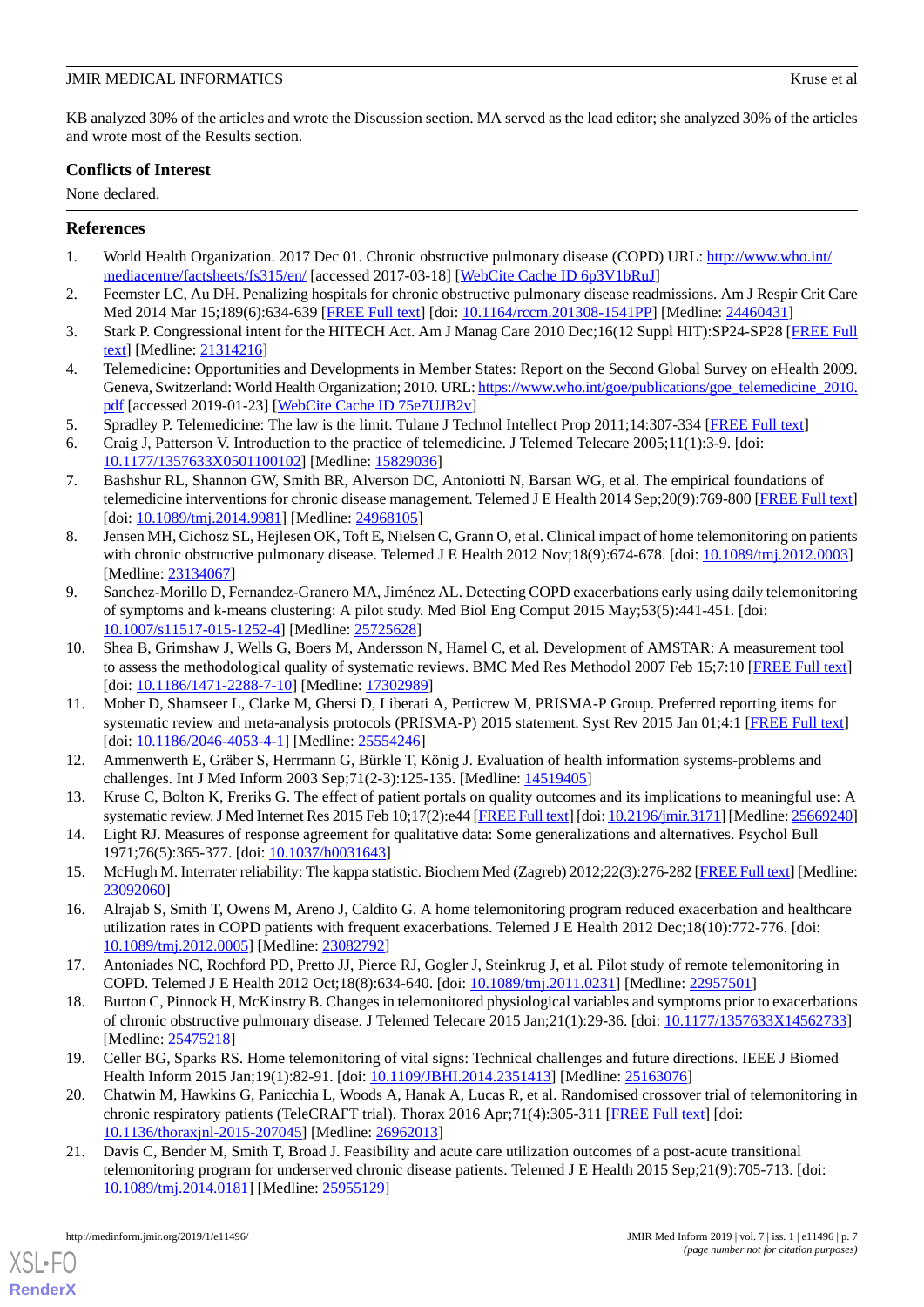- <span id="page-7-0"></span>22. Elwyn G, Hardisty AR, Peirce SC, May C, Evans R, Robinson DKR, et al. Detecting deterioration in patients with chronic disease using telemonitoring: Navigating the 'trough of disillusionment'. J Eval Clin Pract 2012 Aug;18(4):896-903. [doi: [10.1111/j.1365-2753.2011.01701.x\]](http://dx.doi.org/10.1111/j.1365-2753.2011.01701.x) [Medline: [21848942\]](http://www.ncbi.nlm.nih.gov/entrez/query.fcgi?cmd=Retrieve&db=PubMed&list_uids=21848942&dopt=Abstract)
- <span id="page-7-1"></span>23. Fairbrother P, Pinnock H, Hanley J, McCloughan L, Sheikh A, Pagliari C, TELESCOT programme team. Continuity, but at what cost? The impact of telemonitoring COPD on continuities of care: A qualitative study. Prim Care Respir J 2012 Sep;21(3):322-328 [[FREE Full text](https://dx.doi.org/10.4104/pcrj.2012.00068)] [doi: [10.4104/pcrj.2012.00068](http://dx.doi.org/10.4104/pcrj.2012.00068)] [Medline: [22875143](http://www.ncbi.nlm.nih.gov/entrez/query.fcgi?cmd=Retrieve&db=PubMed&list_uids=22875143&dopt=Abstract)]
- <span id="page-7-19"></span>24. Fairbrother P, Pinnock H, Hanley J, McCloughan L, Sheikh A, Pagliari C, et al. Exploring telemonitoring and self-management by patients with chronic obstructive pulmonary disease: A qualitative study embedded in a randomized controlled trial. Patient Educ Couns 2013 Dec;93(3):403-410. [doi: [10.1016/j.pec.2013.04.003](http://dx.doi.org/10.1016/j.pec.2013.04.003)] [Medline: [23647981](http://www.ncbi.nlm.nih.gov/entrez/query.fcgi?cmd=Retrieve&db=PubMed&list_uids=23647981&dopt=Abstract)]
- <span id="page-7-4"></span><span id="page-7-3"></span>25. Fernandez-Granero MA, Sanchez-Morillo D, Leon-Jimenez A. Computerised analysis of telemonitored respiratory sounds for predicting acute exacerbations of COPD. Sensors (Basel) 2015 Oct 23;15(10):26978-26996 [[FREE Full text](http://www.mdpi.com/resolver?pii=s151026978)] [doi: [10.3390/s151026978\]](http://dx.doi.org/10.3390/s151026978) [Medline: [26512667](http://www.ncbi.nlm.nih.gov/entrez/query.fcgi?cmd=Retrieve&db=PubMed&list_uids=26512667&dopt=Abstract)]
- <span id="page-7-5"></span>26. Fernández-Granero MA, Sánchez-Morillo D, León-Jiménez A, Crespo LF. Automatic prediction of chronic obstructive pulmonary disease exacerbations through home telemonitoring of symptoms. Biomed Mater Eng 2014;24(6):3825-3832. [doi: [10.3233/BME-141212](http://dx.doi.org/10.3233/BME-141212)] [Medline: [25227099\]](http://www.ncbi.nlm.nih.gov/entrez/query.fcgi?cmd=Retrieve&db=PubMed&list_uids=25227099&dopt=Abstract)
- <span id="page-7-6"></span>27. Goldstein RS, O'Hoski S. Telemedicine in COPD: Time to pause. Chest 2014 May;145(5):945-949. [doi: [10.1378/chest.13-1656](http://dx.doi.org/10.1378/chest.13-1656)] [Medline: [24798834\]](http://www.ncbi.nlm.nih.gov/entrez/query.fcgi?cmd=Retrieve&db=PubMed&list_uids=24798834&dopt=Abstract)
- <span id="page-7-7"></span>28. Ho TW, Huang CT, Chiu HC, Ruan SY, Tsai YJ, Yu CJ, HINT Study Group. Effectiveness of telemonitoring in patients with chronic obstructive pulmonary disease in Taiwan: A randomized controlled trial. Sci Rep 2016 Mar 31;6:23797 [\[FREE](http://dx.doi.org/10.1038/srep23797) [Full text\]](http://dx.doi.org/10.1038/srep23797) [doi: [10.1038/srep23797](http://dx.doi.org/10.1038/srep23797)] [Medline: [27029815\]](http://www.ncbi.nlm.nih.gov/entrez/query.fcgi?cmd=Retrieve&db=PubMed&list_uids=27029815&dopt=Abstract)
- <span id="page-7-8"></span>29. Jordan R, Adab P, Jolly K. Telemonitoring for patients with COPD. BMJ 2013 Oct 17;347:f5932. [doi: [10.1136/bmj.f5932](http://dx.doi.org/10.1136/bmj.f5932)] [Medline: [24136632](http://www.ncbi.nlm.nih.gov/entrez/query.fcgi?cmd=Retrieve&db=PubMed&list_uids=24136632&dopt=Abstract)]
- <span id="page-7-9"></span>30. Kim J, Kim S, Kim H, Kim K, Yang S, Lee C, et al. Effects of consumer-centered uHealth service for the knowledge, skill, and attitude of the patients with chronic obstructive pulmonary disease. Comput Inform Nurs 2012 Dec;30(12):661-671. [doi: [10.1097/NXN.0b013e318261c1c\]](http://dx.doi.org/10.1097/NXN.0b013e318261c1c) [Medline: [23266537](http://www.ncbi.nlm.nih.gov/entrez/query.fcgi?cmd=Retrieve&db=PubMed&list_uids=23266537&dopt=Abstract)]
- <span id="page-7-10"></span>31. Kim J, Kim S, Kim H, Kim K, Lee C, Yang S, et al. Acceptability of the consumer-centric uHealth services for patients with chronic obstructive pulmonary disease. Telemed J E Health 2012 Jun;18(5):329-338. [doi: [10.1089/tmj.2011.0140](http://dx.doi.org/10.1089/tmj.2011.0140)] [Medline: [22510084](http://www.ncbi.nlm.nih.gov/entrez/query.fcgi?cmd=Retrieve&db=PubMed&list_uids=22510084&dopt=Abstract)]
- <span id="page-7-11"></span>32. Martín-Lesende I, Orruño E, Bilbao A, Vergara I, Cairo MC, Bayón JC, et al. Impact of telemonitoring home care patients with heart failure or chronic lung disease from primary care on healthcare resource use (the TELBIL study randomised controlled trial). BMC Health Serv Res 2013 Mar 28;13:118 [\[FREE Full text](https://bmchealthservres.biomedcentral.com/articles/10.1186/1472-6963-13-118)] [doi: [10.1186/1472-6963-13-118\]](http://dx.doi.org/10.1186/1472-6963-13-118) [Medline: [23537332](http://www.ncbi.nlm.nih.gov/entrez/query.fcgi?cmd=Retrieve&db=PubMed&list_uids=23537332&dopt=Abstract)]
- <span id="page-7-12"></span><span id="page-7-2"></span>33. McDowell JE, McClean S, FitzGibbon F, Tate S. A randomised clinical trial of the effectiveness of home-based health care with telemonitoring in patients with COPD. J Telemed Telecare 2015 Mar; 21(2):80-87. [doi: [10.1177/1357633X14566575](http://dx.doi.org/10.1177/1357633X14566575)] [Medline: [25586812](http://www.ncbi.nlm.nih.gov/entrez/query.fcgi?cmd=Retrieve&db=PubMed&list_uids=25586812&dopt=Abstract)]
- <span id="page-7-13"></span>34. McKinstry B. The use of remote monitoring technologies in managing chronic obstructive pulmonary disease. QJM 2013 Oct;106(10):883-885. [doi: [10.1093/qjmed/hct068](http://dx.doi.org/10.1093/qjmed/hct068)] [Medline: [23564633\]](http://www.ncbi.nlm.nih.gov/entrez/query.fcgi?cmd=Retrieve&db=PubMed&list_uids=23564633&dopt=Abstract)
- <span id="page-7-14"></span>35. Pedone C, Chiurco D, Scarlata S, Incalzi RA. Efficacy of multiparametric telemonitoring on respiratory outcomes in elderly people with COPD: A randomized controlled trial. BMC Health Serv Res 2013 Mar 06;13:82 [[FREE Full text](https://bmchealthservres.biomedcentral.com/articles/10.1186/1472-6963-13-82)] [doi: [10.1186/1472-6963-13-82\]](http://dx.doi.org/10.1186/1472-6963-13-82) [Medline: [23497109\]](http://www.ncbi.nlm.nih.gov/entrez/query.fcgi?cmd=Retrieve&db=PubMed&list_uids=23497109&dopt=Abstract)
- <span id="page-7-15"></span>36. Pedone C, Lelli D. Systematic review of telemonitoring in COPD: An update. Pneumonol Alergol Pol 2015;83(6):476-484 [[FREE Full text](https://journals.viamedica.pl/pneumonologia_i_alergologia_pol/article/view/43870)] [doi: [10.5603/PiAP.2015.0077\]](http://dx.doi.org/10.5603/PiAP.2015.0077) [Medline: [26559801\]](http://www.ncbi.nlm.nih.gov/entrez/query.fcgi?cmd=Retrieve&db=PubMed&list_uids=26559801&dopt=Abstract)
- <span id="page-7-16"></span>37. Pinnock H, Hanley J, McCloughan L, Todd A, Krishan A, Lewis S, et al. Effectiveness of telemonitoring integrated into existing clinical services on hospital admission for exacerbation of chronic obstructive pulmonary disease: Researcher blind, multicentre, randomised controlled trial. BMJ 2013 Oct 17;347:f6070 [\[FREE Full text\]](http://www.bmj.com/cgi/pmidlookup?view=long&pmid=24136634) [doi: [10.1136/bmj.f6070](http://dx.doi.org/10.1136/bmj.f6070)] [Medline: [24136634](http://www.ncbi.nlm.nih.gov/entrez/query.fcgi?cmd=Retrieve&db=PubMed&list_uids=24136634&dopt=Abstract)]
- <span id="page-7-17"></span>38. Reddel HK, Jenkins CR, Partridge MR. Self-management support and other alternatives to reduce the burden of asthma and chronic obstructive pulmonary disease. Int J Tuberc Lung Dis 2014 Dec;18(12):1396-1406. [doi: [10.5588/ijtld.14.0371](http://dx.doi.org/10.5588/ijtld.14.0371)] [Medline: [25517803](http://www.ncbi.nlm.nih.gov/entrez/query.fcgi?cmd=Retrieve&db=PubMed&list_uids=25517803&dopt=Abstract)]
- <span id="page-7-18"></span>39. Stoddart A, van der Pol M, Pinnock H, Hanley J, McCloughan L, Todd A, et al. Telemonitoring for chronic obstructive pulmonary disease: A cost and cost-utility analysis of a randomised controlled trial. J Telemed Telecare 2015 Mar;21(2):108-118. [doi: [10.1177/1357633X14566574\]](http://dx.doi.org/10.1177/1357633X14566574) [Medline: [25586810](http://www.ncbi.nlm.nih.gov/entrez/query.fcgi?cmd=Retrieve&db=PubMed&list_uids=25586810&dopt=Abstract)]
- 40. Venter A, Burns R, Hefford M, Ehrenberg N. Results of a telehealth-enabled chronic care management service to support people with long-term conditions at home. J Telemed Telecare 2012 Apr;18(3):172-175. [doi: [10.1258/jtt.2012.SFT112](http://dx.doi.org/10.1258/jtt.2012.SFT112)] [Medline: [22362838](http://www.ncbi.nlm.nih.gov/entrez/query.fcgi?cmd=Retrieve&db=PubMed&list_uids=22362838&dopt=Abstract)]
- 41. Vianello A, Fusello M, Gubian L, Rinaldo C, Dario C, Concas A, et al. Home telemonitoring for patients with acute exacerbation of chronic obstructive pulmonary disease: A randomized controlled trial. BMC Pulm Med 2016 Dec 22;16(1):157 [[FREE Full text](https://bmcpulmmed.biomedcentral.com/articles/10.1186/s12890-016-0321-2)] [doi: [10.1186/s12890-016-0321-2\]](http://dx.doi.org/10.1186/s12890-016-0321-2) [Medline: [27876029](http://www.ncbi.nlm.nih.gov/entrez/query.fcgi?cmd=Retrieve&db=PubMed&list_uids=27876029&dopt=Abstract)]